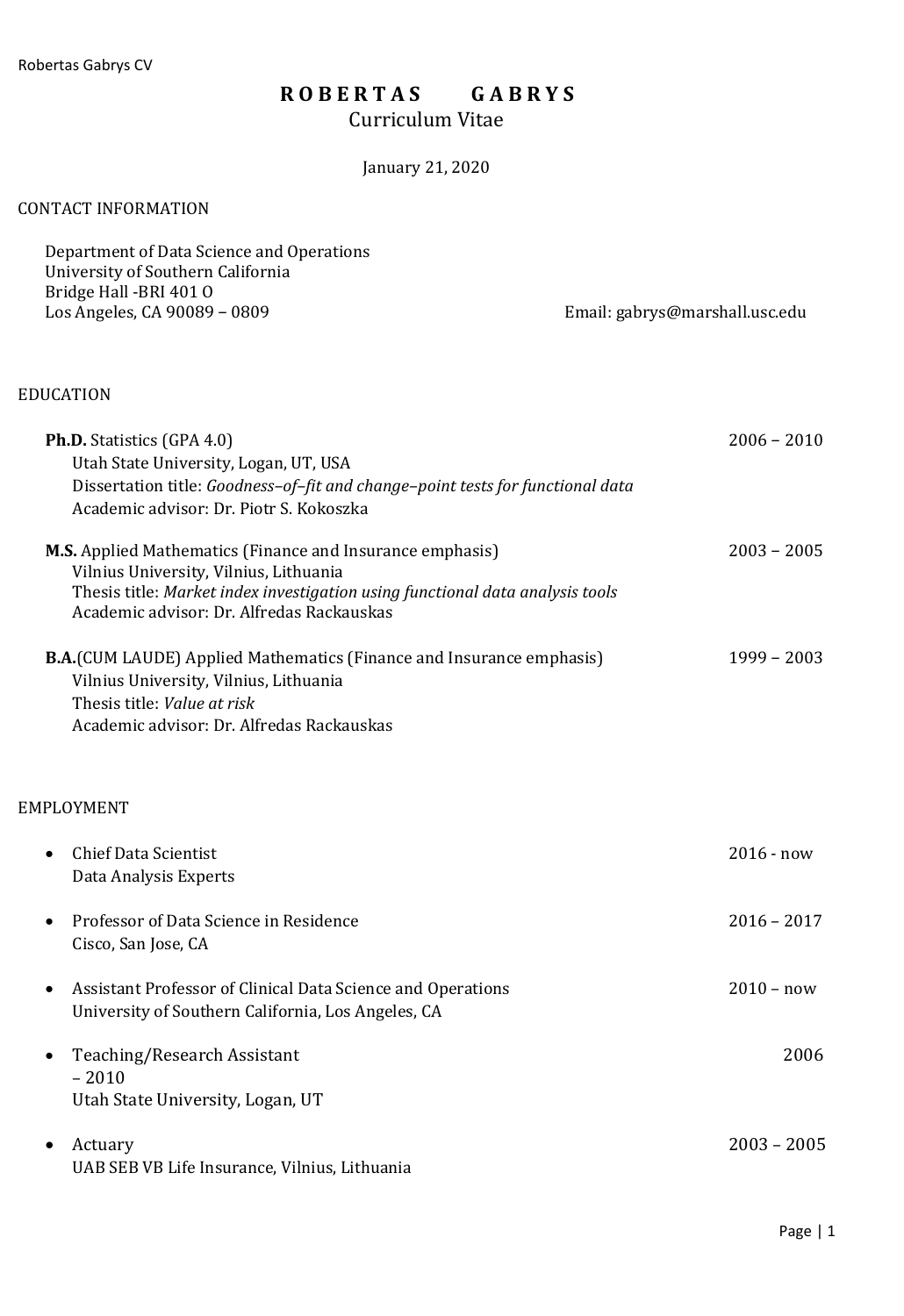## Accepted/Published Articles:

- 1. Gabrys, R., Hörmann, Z., and Kokoszka, P. *Monitoring the intraday volatility pattern*, Journal of Time Series Econometrics, 5, 87–116, 2013
- 2. Gabrys, R., Horvath, L., Kokoszka, P. *Tests for error correlation in the fully functional linear model*, Journal of the American Statistical Association, 105, 1113–1125, 2010
- 3. Berkes, I., Gabrys, R. Horvath, L., Kokoszka, P. *Detecting changes in the mean of functional observations*, Journal of the Royal Statistical Society, B, 71, 927–946, 2009
- 4. Aue, A., Gabrys, R., Horvath, L., Kokoszka, P. *Estimation of a change–point in the mean function of functional data*, Journal of Multivariate Analysis, 100, 2254–2269, 2009
- 5. Gabrys, R. and Kokoszka, P. *Portmanteau test of independence for functional observations*, Journal of the American Statistical Association, 102, 1338–1348, 2007
- 6. Gabrys, R., Kokoszka, P. and Zhang, A. *Discriminating between long memory and volatility shifts*, Austrian Journal of Statistics, 36, 253–275, 2007

Technical Reports and other academic activity:

- 1. Gabrys, R., Kirshtein, J., Kumar, N., Yang, H., Zhou, K., and Zuo, J. Stress tests of risk bearing enterprises, Center for Research in Scientific Computation, Raleigh, NC, Statistical and Applied Mathematical Sciences Institute (SAMSI), RTP, NC, 2009
- 2. Gabrys, R., Geng, W., Koskodan, R., Li, J., Owens, L., Wu, Q., and Zuo, M. Optimal implied views for skewed return distributions, Center for Research in Scientific Computation, Raleigh, NC, Statistical and Applied Mathematical Sciences Institute (SAMSI), RTP, NC, 2006
- 3. Assisted with computations in various sections in Inference for Functional Data with Applications by Horvath, L., and Kokoszka, P., Springer, 2012

## RESEARCH INTERESTS

- Big Data Analytics
- Machine learning
- Business Intelligence
- Data mining
- Econometrics
- Functional data analysis and applications
- Statistical computing and visualization
- Actuarial mathematics
- Time series techniques for forecasting
- Wavelet methods in time series analysis
- Applications in environmental sciences, financial econometrics, actuarial mathematics, space physics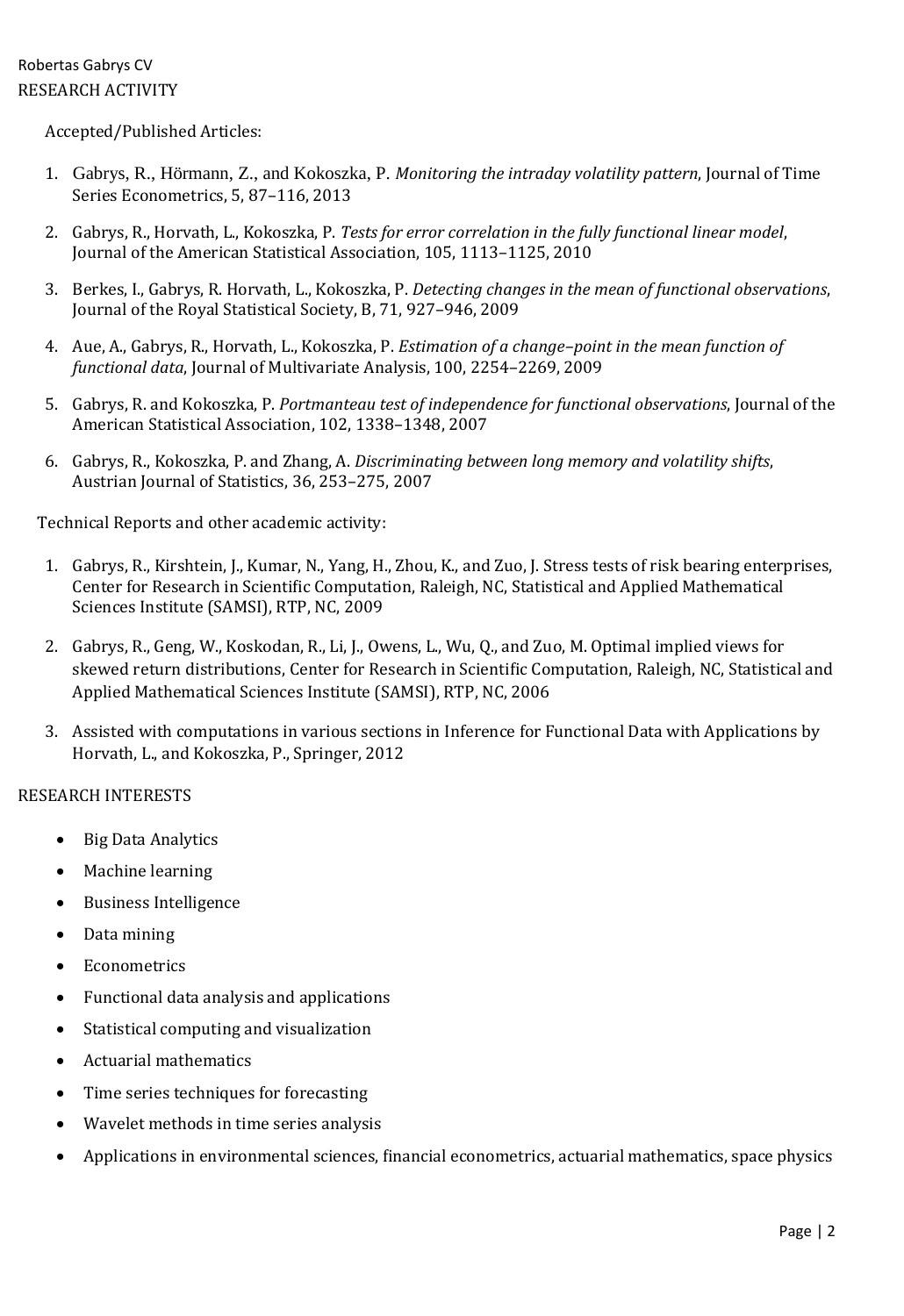## Robertas Gabrys CV TEACHING EXPERIENCE

## Courses Taught:

Undergraduate courses:

- Applied Business Statistics
- Data Analysis for Decision Making
- Business Forecasting
- Introduction to Statistics
- Introduction to Logics and Geometry
- Business Statistics

Graduate courses:

- Foundations of Statistical Inference
- Statistics Review for Business PhD Students
- Managerial Statistics
- Advanced Regression Analysis
- Applied Time Series Analysis for Forecasting
- Applied Modern Statistical Learning Techniques
- Essentials of Data Analysis and Modeling
- Data Visualization and Computing

## PROFESSIONAL SERVICE

Journal Referee:

- Journal of American Statistical Association
- Biometrica
- Journal of Multivariate Analysis
- Statistical Modeling: An International Journal
- Computational Statistics and Data Analysis
- Statistics
- Scandinavian Journal of Statistics
- Statistical Analysis and Data Mining
- Statistical Methods
- Statistics for Scientists
- Linear Algebra and Differential Equations
- Calculus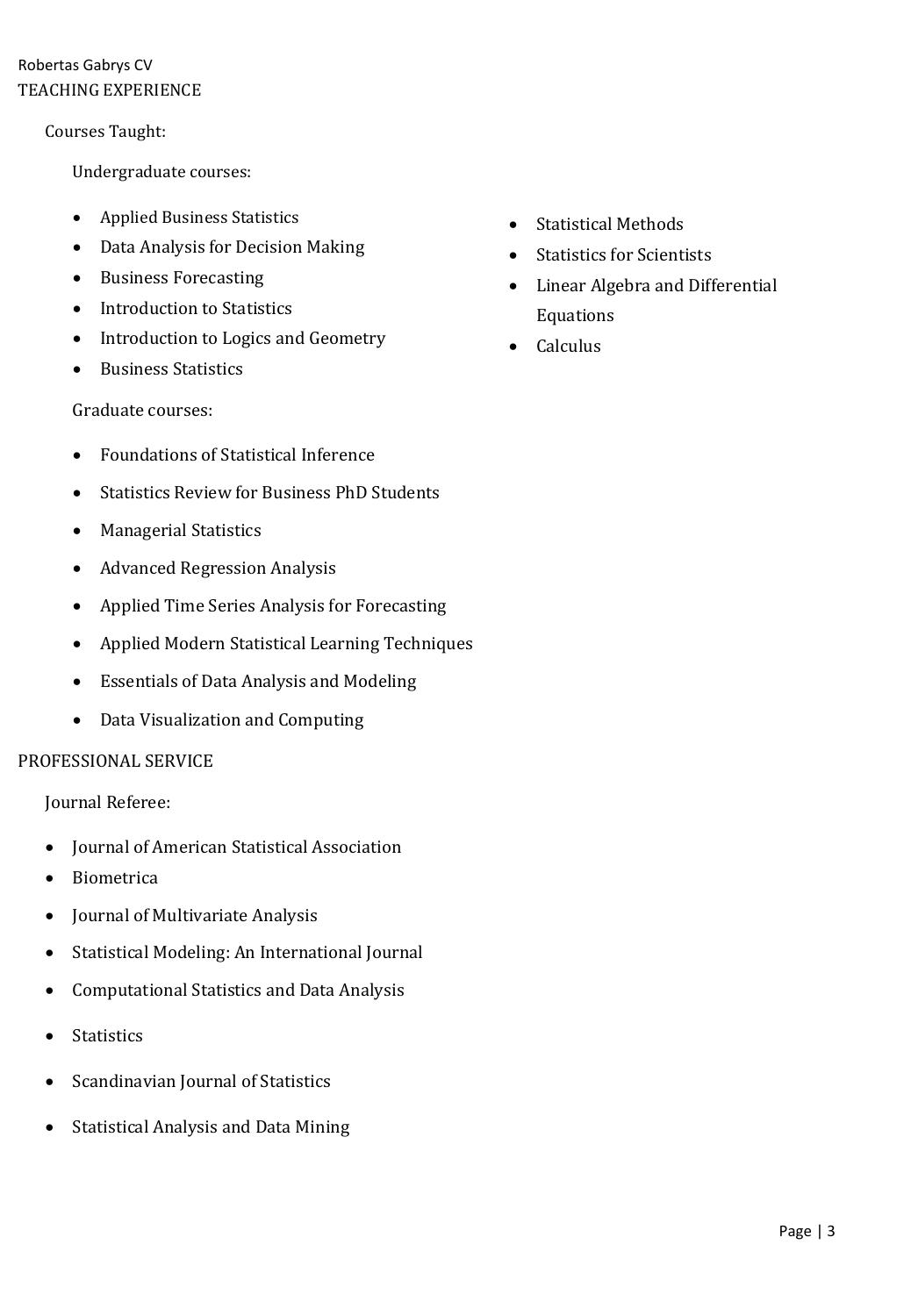Robertas Gabrys CV

Consulting Experience:

|           | Mortgage Rate Forecasting                                                                                                                                                 |                                        | 2017 |
|-----------|---------------------------------------------------------------------------------------------------------------------------------------------------------------------------|----------------------------------------|------|
| ٠         | Data Science Projects Consulting<br>$-2017$                                                                                                                               |                                        | 2016 |
|           | Cisco, San Jose, CA                                                                                                                                                       |                                        |      |
| $\bullet$ | Predictive modeling for clinical procedures<br>Kaiser Permanente and USC                                                                                                  |                                        | 2015 |
| ٠         | Workers compensation data mining<br>LA City and USC                                                                                                                       |                                        | 2015 |
| ٠         | Data analysis of traffic collision and traffic engineering data with other analytic factors<br>LA City and USC                                                            |                                        | 2015 |
| $\bullet$ | Performed quantitative analysis on Vocabulary Learning Strategies of<br>Korean ESL Readers<br>Intensive English Language Institute (Nolan J. Weil), Utah State University |                                        | 2009 |
| $\bullet$ | Assisted with reviewing an Asian EFL Journal manuscript<br>Intensive English Language Institute (Nolan J. Weil), Utah State University                                    |                                        | 2009 |
| ٠         | Data analysis of traffic collision and traffic engineering data with other analytic factors<br>USC/LA City                                                                |                                        | 2014 |
|           | <b>Committee Service:</b>                                                                                                                                                 |                                        |      |
|           | Coordinator of a BUAD core course(BUAD 425)                                                                                                                               |                                        |      |
|           | Undergraduate Curriculum Committee                                                                                                                                        |                                        |      |
|           | <b>IT Committee</b>                                                                                                                                                       |                                        |      |
|           | Fretitta Hall Instructional Committee                                                                                                                                     |                                        |      |
|           | <b>Faculty Adviser:</b>                                                                                                                                                   |                                        |      |
|           | Ascend<br>UNICEF@USC                                                                                                                                                      | Hospitality<br><b>Industry Project</b> |      |
|           | PROFESSIONAL CONFERENCES                                                                                                                                                  |                                        |      |
|           | Talks:                                                                                                                                                                    |                                        |      |
| ٠         | Mortgage Rate Forecasting<br>The 38th International Symposium on Forecasting<br>Boulder, Colorado                                                                         |                                        | 2018 |
| ٠         | Mortgage Rate Forecasting<br><b>Vilnius Conference</b><br>Vilnius Lithuania                                                                                               | 2018                                   |      |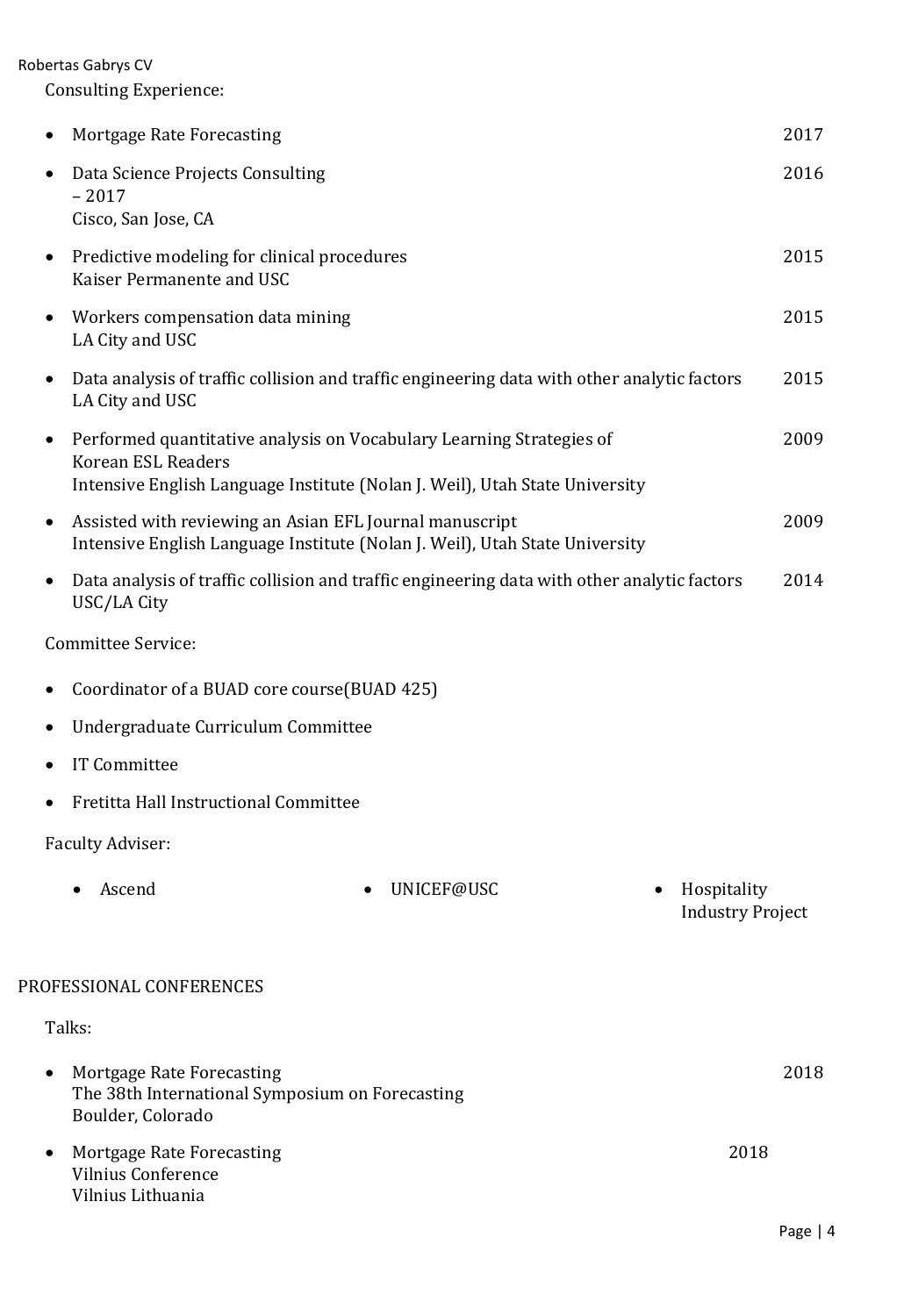|           | Robertas Gabrys CV                                                                                                                                                                                                                                                                            |      |      |
|-----------|-----------------------------------------------------------------------------------------------------------------------------------------------------------------------------------------------------------------------------------------------------------------------------------------------|------|------|
|           | High-frequency time series analysis tools for forecasting (Talk)<br>The 36th International Symposium on Forecasting<br>Santander, Spain                                                                                                                                                       | 2016 |      |
|           | Monitoring the intraday volatility pattern (Invited talk)<br>Statistical models for financial data III<br>Department of Statistics, Graz University of Technology, Graz, Austria                                                                                                              | 2012 |      |
| $\bullet$ | Goodness of fit and change point tests for functional data (Invited talk)<br>Mathematics Department, University of Utah                                                                                                                                                                       | 2012 |      |
| $\bullet$ | Change point tests for functional data (Invited talk)<br>Institute of Mathematics and Computer Science, Vilnius, Lithuania                                                                                                                                                                    |      | 2012 |
| $\bullet$ | Monitoring the intraday volatility pattern (Invited talk)<br>Department of Mathematics and Computer Science, Vilnius University                                                                                                                                                               | 2012 |      |
| $\bullet$ | Monitoring the Structural Change of the Intraday Volatility Pattern (Invited talk)<br>2011 Joint Statistical Meetings, Miami, Florida                                                                                                                                                         |      | 2011 |
| $\bullet$ | Recent advances in FDA: off-line and on-line change point tests (Invited talk)<br>Inaugural Lecture in Interdisciplinary Interdepartmental Colloquium Lecture Series<br>on the Application of Statistics to Environmental Science and Business<br>University of Northern Texas, Denton, Texas | 2011 |      |
|           | Monitoring the intraday volatility pattern (Colloqium)<br>Mathematics Department, University of Southern California                                                                                                                                                                           | 2011 |      |
| $\bullet$ | Monitoring the intraday volatility pattern<br>Applied Stochastic Models and Data Analysis<br>Faculty of Economics, "La Sapienza" University, Rome Italy                                                                                                                                       | 2011 |      |
|           | Detecting changes in the mean of functional observations (Invited online talk)<br><b>London School of Economics</b>                                                                                                                                                                           |      | 2010 |
|           | Detecting changes in the mean of functional observations (Invited talk)<br>University of Northern Michigan                                                                                                                                                                                    |      | 2010 |
| ٠         | Detecting changes in the mean of functional observations (Invited talk)<br>University of Houston Downtown                                                                                                                                                                                     |      | 2010 |
| $\bullet$ | Detecting changes in the mean of functional observations (Invited talk)<br><b>Illinois State University</b>                                                                                                                                                                                   |      | 2010 |
| ٠         | Detecting changes in the mean of functional observations (Invited talk)<br>Oklahoma State University                                                                                                                                                                                          |      | 2010 |
| $\bullet$ | Detecting changes in the mean of functional observations (Invited talk)<br>University of Texas at Dallas                                                                                                                                                                                      |      | 2010 |
|           | Detecting changes in the mean of functional observations (Invited talk)<br><b>Syracuse University</b>                                                                                                                                                                                         |      | 2010 |
| $\bullet$ | Detecting changes in the mean of functional observations (Invited talk)<br>University of Southern California                                                                                                                                                                                  |      | 2010 |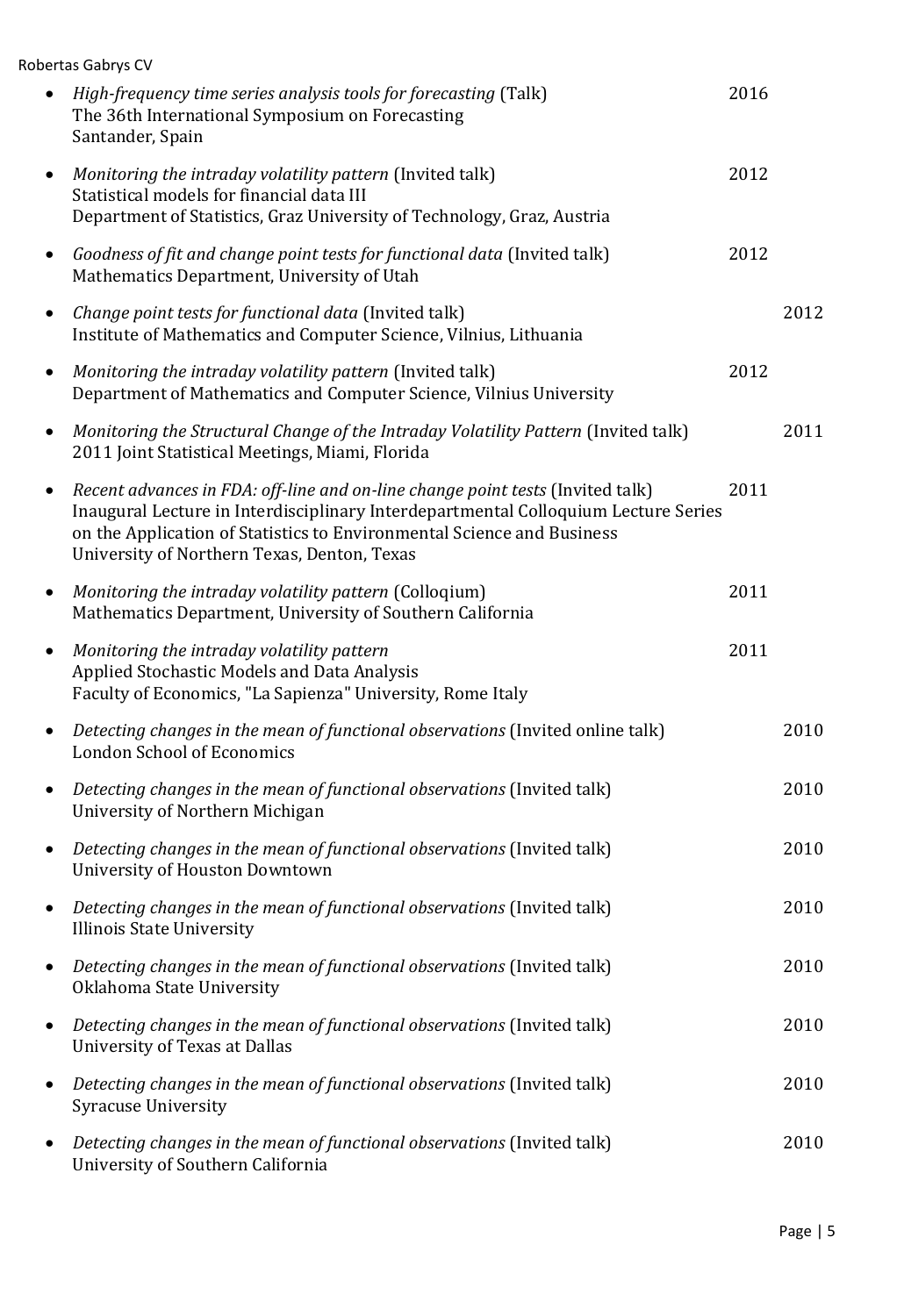| Robertas Gabrys CV                                                                                                                                                                                                                                                                                     |      |      |
|--------------------------------------------------------------------------------------------------------------------------------------------------------------------------------------------------------------------------------------------------------------------------------------------------------|------|------|
| Detecting changes in the mean of functional observations (Invited talk)<br><b>Clemson University</b>                                                                                                                                                                                                   |      | 2010 |
| Detecting changes in the mean of functional observations (Invited talk)<br>$\bullet$<br>University of South Carolina                                                                                                                                                                                   |      | 2010 |
| Detecting changes in the mean of functional observations (Invited talk)<br>Lehigh University                                                                                                                                                                                                           |      | 2010 |
| Detecting changes in the mean of functional observations (Invited talk)<br>$\bullet$<br>North Carolina State University                                                                                                                                                                                |      | 2010 |
| Detecting changes in the mean of functional observations (Invited talk)<br>School of Public Health, Harvard University                                                                                                                                                                                 |      | 2009 |
| Tests for error correlation in the functional linear model (Contributed talk)<br>$\bullet$<br>Joint Statistical Meetings, Washington, DC                                                                                                                                                               | 2009 |      |
| Stress tests of risk bearing enterprises (Group presentation)<br>٠<br>Industrial Mathematical and Statistical Modeling Workshop for Graduate Students<br>Center for Research in Scientific Computation, Raleigh<br>NC Statistical and Applied Mathematical Sciences Institute (SAMSI), RTP, NC         | 2009 |      |
| Detecting changes in the mean of functional observations (Contributed talk)<br>Annual Spring Research Conference on Statistics in Industry and Technology<br>Georgia Institute of Technology, Atlanta, GA                                                                                              | 2008 |      |
| Portmanteau and change-point tests for functional data (Colloquium)<br>$\bullet$<br>Department of Mathematics and Informatics, Vilnius University, Lithuania                                                                                                                                           | 2007 |      |
| Portmanteau test of independence for functional observations (Poster presentation)<br>$\bullet$<br>Joint Statistical Meetings, Salt Lake City, UT                                                                                                                                                      | 2007 |      |
| Portmanteau test of independence for functional observations (Contributed)<br>Frontier Probability Days, Colorado Springs, CO                                                                                                                                                                          | 2007 |      |
| Optimal implied views for skewed return distributions (Group presentation)<br>Industrial Mathematical and Statistical Modeling Workshop for Graduate Students<br>Center for Research in Scientific Computation, Raleigh<br>NC Statistical and Applied Mathematical Sciences Institute (SAMSI), RTP, NC | 2006 |      |
| Attended:                                                                                                                                                                                                                                                                                              |      |      |
| Big Data LA<br>Los Angeles, California                                                                                                                                                                                                                                                                 | 2019 |      |
| 39th International Symposium on Forecasting<br>٠<br>Thessaloniki, Greece                                                                                                                                                                                                                               | 2019 |      |
| <b>AWS Summit</b><br>Chicago Illinois                                                                                                                                                                                                                                                                  | 2019 |      |
|                                                                                                                                                                                                                                                                                                        |      |      |

• M4 Conference 2018 New York City, New York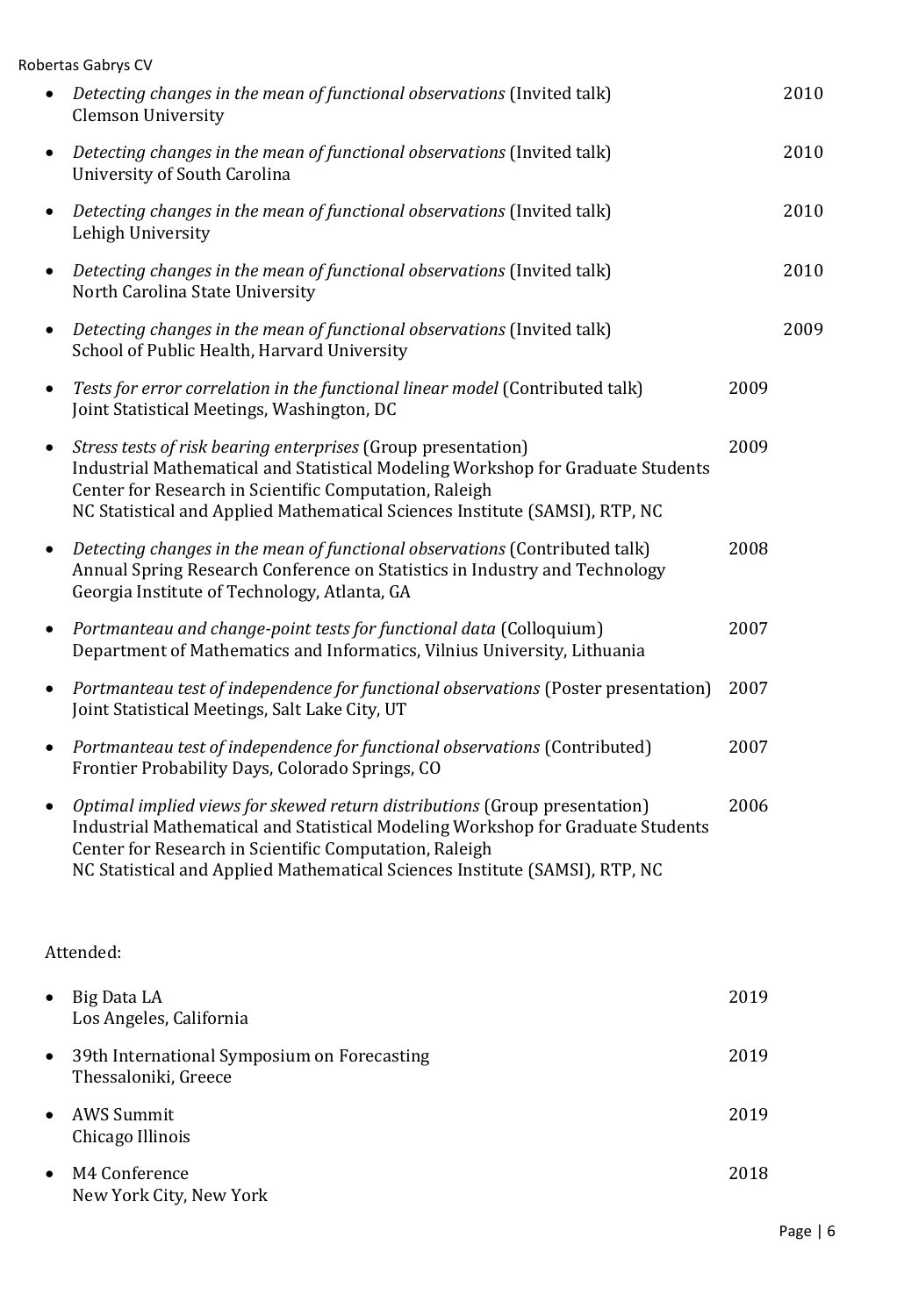| Robertas Gabrys CV                                                                                                                                                                                                               |          |
|----------------------------------------------------------------------------------------------------------------------------------------------------------------------------------------------------------------------------------|----------|
| Big Data LA<br>$\bullet$<br>Los Angeles, California                                                                                                                                                                              | 2018     |
| 12th International Vilnius Conference on Probability Theory<br>$\bullet$<br>and Mathematical Statistics and 2018 IMS Annual Meeting<br>on Probability and Statistics, Institute of mathematical statistics<br>Vilnius, Lithuania | 2018     |
| 38th International Symposium on Forecasting<br>$\bullet$<br>Boulder, Colorado                                                                                                                                                    | 2018     |
| Berkeley Data Science Forum<br><b>UC Berkley</b>                                                                                                                                                                                 | 2017     |
| FORMAT Final Conference: Driving Innovation in Industrial Processes by<br>٠<br><b>Technology Forecasting</b><br>Milan Italy                                                                                                      | 2015     |
| Second Workshop on ICT and Innovation Forecasting<br>$\bullet$<br><b>ESSEC</b><br>Paris France                                                                                                                                   | 2015     |
| 22nd Forecasting Financial Markets<br>$\bullet$<br>Tampa, Florida                                                                                                                                                                | 2015     |
| 35th International Symposium on Forecasting<br>$\bullet$<br><b>IIF</b><br>Riverside CA                                                                                                                                           | 2015     |
| 2014 American Statistical Association Conference on Statistical Practice<br>$\bullet$<br><b>American Statistical Association</b><br>Tampa, Florida                                                                               | 2014     |
| <b>Statistics seminars</b><br>Present<br>Department of Data Science and Operations<br>University of Southern California<br>http://www.marshall.usc.edu/faculty/iom/seminars                                                      | $2010 -$ |
| <b>Experiencing Mathematics (Workshop)</b><br><b>Pearson Arts and Sciences</b><br>California State University Northridge, Northridge                                                                                             | 2011     |
| Exploring data visually (Workshop)<br>34th Annual Summer Institute of Applied Statistics<br>Brigham Young University, Provo, UT                                                                                                  | 2009     |
| Joint Statistical Meetings, Denver, CO                                                                                                                                                                                           | 2008     |
| Functional data analysis (Workshop)<br>32nd Annual Summer Institute of Applied Statistics<br>Brigham Young University, Provo, UT                                                                                                 | 2007     |
| Workshop for actuaries: Life: financial modeling (Workshop)<br>٠<br>SwissRe Insurance Training Center, Zurich, Switzerland                                                                                                       | 2005     |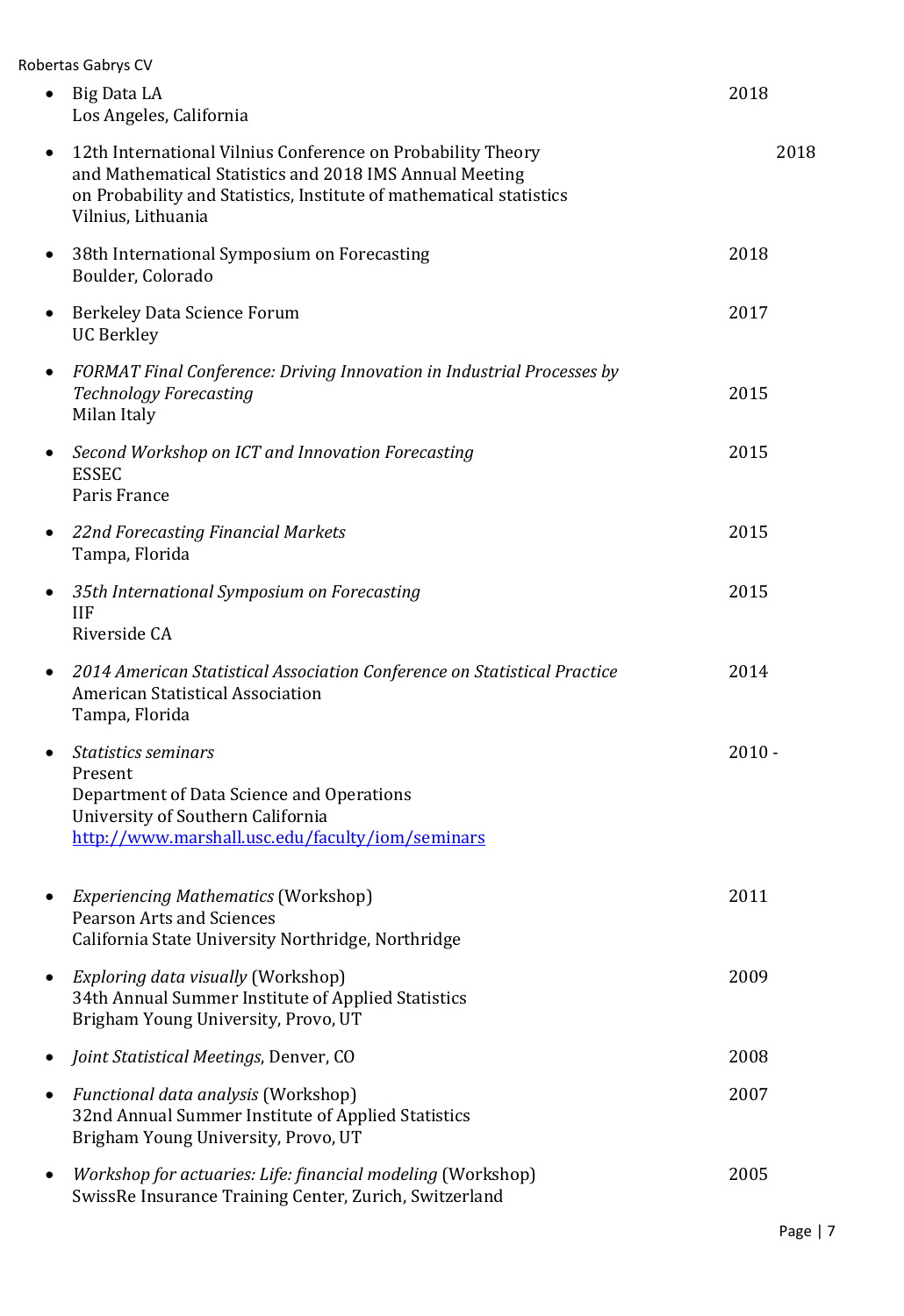#### Robertas Gabrys CV

| Modeling mortality dynamics for pensions and annuity business | 2005 |
|---------------------------------------------------------------|------|
| Groupe Consultatif Actuariel Europeen                         |      |
| Summer School MIB School of Management, Trieste, Italy        |      |

### COMPUTER SKILLS

- MS Office
- C, C++, Visual Basic, SQL
- Navision Financials, Hadoop, Hive
- R, Python, Splus, SPSS, SAS, JMP, Minitab, StatCrunch, XLminer
- Tableau, Maple, Matlab

# HONORS/AWARDS/CERTIFICATIONS

| $\bullet$ | Management Development Program Certificate<br><b>Marshall School of Business</b><br>University of Southern California | 2017          |
|-----------|-----------------------------------------------------------------------------------------------------------------------|---------------|
| $\bullet$ | Nominee for the Steven B. Sample Teaching and Mentoring Award<br><b>USC Parents Association</b>                       | 2011          |
| $\bullet$ | Excellence in Research Award<br>Department of Mathematics and Statistics, Utah State University                       | 2010          |
| $\bullet$ | Dr. Dinesh and Kalpana Patel Doctoral Fellowship<br>School of Graduate Studies, Utah State University                 | $2009 - 2010$ |
| $\bullet$ | Graduate Researcher of the Year<br>Department of Mathematics and Statistics, Utah State University                    | 2007          |
| $\bullet$ | SOA/CAS/CIA Exam P/1                                                                                                  | 2007          |
| $\bullet$ | Dean's List Award for Outstanding Scholastic Achievements<br><b>Utah State University</b>                             | $2006 - 2010$ |
| $\bullet$ | Teaching Instructor Certificate (week long course)<br><b>Utah State University</b>                                    | 2006          |
| $\bullet$ | B.S. Diploma Cum Laude<br><b>Vilnius University</b>                                                                   | 2003          |
| $\bullet$ | University Scholarship for Outstanding Scholastic Achievements<br><b>Vilnius University</b>                           | $1999 - 2005$ |
|           |                                                                                                                       |               |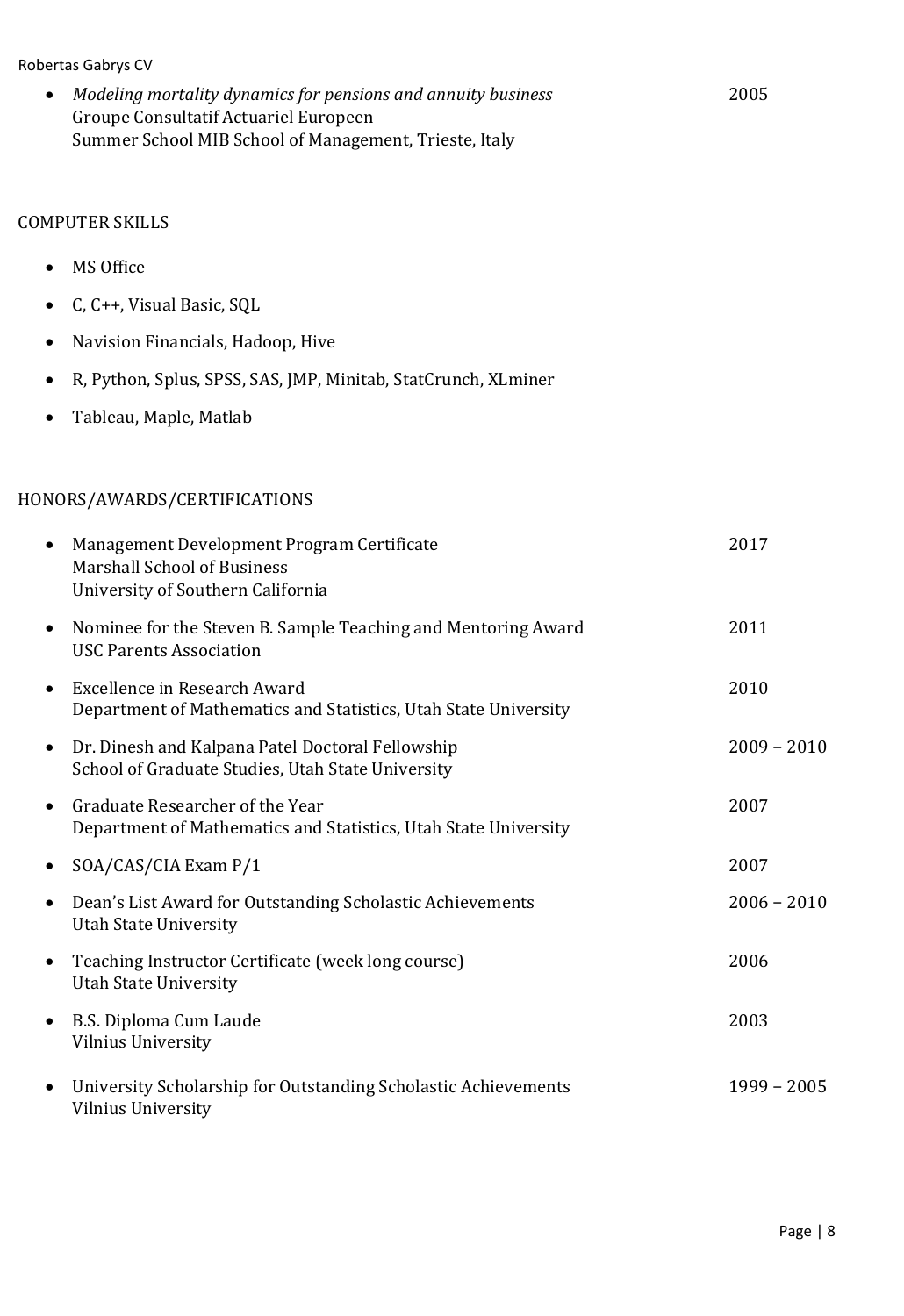Robertas Gabrys CV PROFESSIONAL MEMBERSHIPS

| • American Statistical Association       | 2006– Present |
|------------------------------------------|---------------|
| • Institute of Mathematical Statistics   | 2006– Present |
| • International Institute of Forecasters | 2014– Present |

## INDUSTRIAL WORK EXPERIENCE

| Professor of Data Science in residence | $2016 - 2017$ |  |
|----------------------------------------|---------------|--|
| Cisco, Silicon Valley                  |               |  |

- Identified and participated in analytical solutions development for complex problems that impact the direction of the business
- Developed and delivered innovative strategies that benefit the Data Science Community, and strategic corporate goals
- Provided leadership to major business projects which impact the firm
- Contributed to the development of DSO organizational objectives/priorities
- Worked on significant and unique issues where analysis or data relies on an evaluation of intangibles
- Created and nurtured community-based people networks, facilitated coordination among groups and provided guidance to executive leadership
- Provided "Office Hours" support to the Cisco Data Science groups at Cisco to ensure the successful application of industry best practices in: statistical modeling, efficient and clean coding practices, Data Science experiment design and execution, data visualization and application of the CRISP-DM methodology
- Provided over-the-shoulder guidance during the development of analytical models
- Acted as the curator for a Corporate-level Data Science Knowledge Repository, which included code, analytical models and data visualization elements
- Highlighted Best Practices from industry and ensure they are implemented where appropriate during office hours, knowledge transfer sessions and in Data Science POD work
- Acted a senior consultant advisor during executive meetings for Data Science-aligned Corporate and Operations Architecture Strategic Priorities
- Delivered Knowledge Transfer Sessions to the Cisco Data Science Community which are focused on emerging, cutting-edge, powerful and Cisco-applicable tools processes and techniques from industry and academia
- Provided general support to the development of, and acted as a speaker for Data Science Expos and Symposiums
- Provided Design, Development and Judging support to Enterprise Data Science Office Data Science Competitions